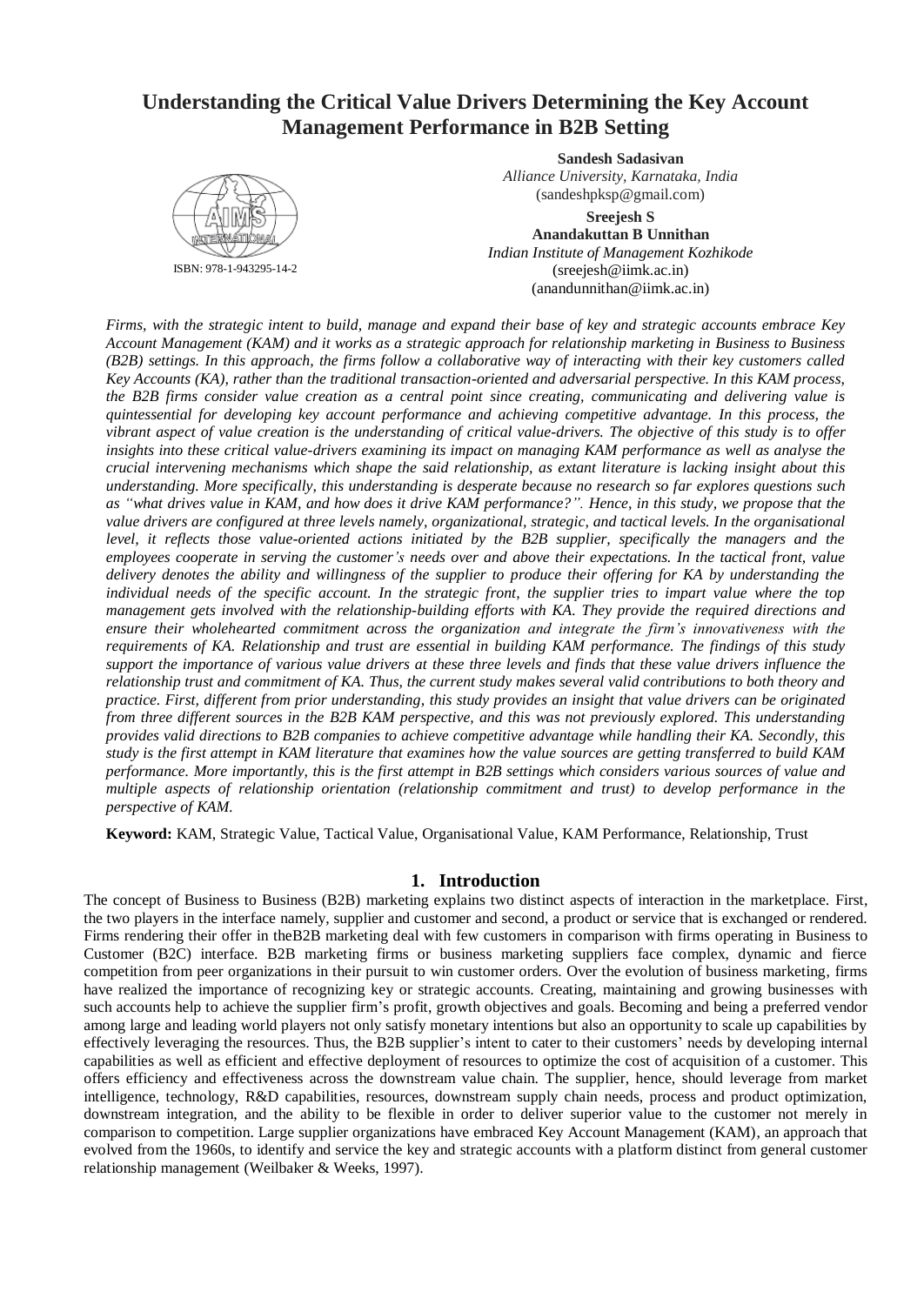The concept of KAM may be described as an end-to-end relationship with the supplier's current and future prospective account. Ojasalo (2001) proposed that KAM can be used interchangeably with National Account Management (NAM), Strategic Account Management (SAM), Account Based Marketing (ABM), Global Account Management (GAM) etc. KAM requires the key account managers to give detailed attention to client's needs, understand their operations, and provide solutions to their current and future problems. In business marketing, clients of strategic importance expect superior value creation by supplier, which eventually benefit the customer against sacrifices such as price paid and loosing opportunities elsewhere. Superior value creation by supplier offers is not only in the optimization of existing processes, systems, products, and services but also in the ability to practice collaborative innovation for new products and /or process development to extent the product line, or capture new clients for the customer by employing the latest technology and bespoke resources. In return, the suppliers can leverage opportunities by surge in sales volumes, possibility to extent the product line, and integrated and collaborative innovation to develop technology products and services for future growth. The 80/20 rule (pareto) give impetus to such thought of focusing on customers (Millman & Wilson, 1996) who seek value addition for a higher pricing yet will maintain profitability in the value chain due to benefits (value) derived. This is also due to the demand for such value creation by strategic clients who are willing to pay premium price for the premium value created and delivered. An effective KAM in B2B marketing utilizes vital value drivers to create customer value thereby offering competitive advantage to a supplier in dodging competition and holding the entire/or lion share of wallet from a given key account. The three different levels at which value is derived that impact the supplier-customer relationship are strategic, organizational and tactical levels.

The configuration of KAM program and practice are outcomes of internal practices (Storbacka, 2012) and is operationalised by internal structural adjustments and external alignment with customer' practices and their extended value chain (downstream) till the end customer. Like any other managerial practice, KAM is driven at different levels in the organization such as strategic level, organizational level and tactical level. Hence, the value drivers proposed are necessitated to synchronize with different management levels. The strategic level focuses on formulating guidelines to analyse and identify the key accounts in the market which suit the strategic goals and objectives of the supplier firm hitherto matching the available and possible resources and capabilities. Any key relationship should derive value to the supplier reciprocal to the value created for the customer. Such relationship should favourably contribute to business volumes, optimized margins, innovation, process efficiency, knowledge capital and offer a growth path in the foreseeable future. Any KAM program will be successful based on the value driven by the providing firm and the extant literature helps derive various evidences to define such value drivers. At strategic level researchers propose business intelligence and analytics, collaborative innovation and strategic supply-chain management as value drivers which will define the path for the firm. At organizational level, managers are responsible for configuring the internal organization with structural adjustments and external alignments with the customer and their extended value chain downstream. The organizational level decisions facilitate various initiatives to achieve the objectives at the program, process, system implementation level.

A first step here is to improve adequate cross-functional awareness on the importance of the program and how it impacts firm performance. This is initiated through orientation programs to drive cooperation and commitment (Workman et al., 2003; Zupancic, 2008) necessary for internal configuration of the supplier; and by making available necessary resources and capabilities. A "KAM esprit de corps" bring together people, involved in KAM, from various departments to build obligation to the common goals and to each other (Workman et al). Resources critical to performance include human, technology, financial, managerial and capabilities include building human (through training, workshops), technology (through innovation, IT, Automation) and process capabilities (through quality programs like TQM, Lean Systems, JIT) to drive performance and derive value for the customers. It requires the supplier firm to ensure that the participants involved gain diverse skills (Salojarvi & Saarenketo, 2013) and enable co-ordination of complex value deriving process across products categories and functional units (Moon & Armstrong, 1994). At the organizational level, researchers propose value antecedents as flexibility, value pricing, agility which drives value for the customer. A third level is the tactical level where the KAM initiatives are designed to achieve the twin objectives of managing strategic accounts for the supplier and also to improve the value derived by KA customer in the relationship with the supplier (Pardo, Henneberg, Mouzas, & Naude, 2006). At the tactical level, the proposed value drivers include service quality, communication, and customization.

Successful KAM involves strong relational capabilities and allocation of resources for strategic customers (Storbacka, 2012) and is strongly about relationship marketing and customization (Aijo, 1996) in the B2B framework (Guenzi et al., 2007; Ivens & Pardo, 2007). The tactical level largely deals with customer routine and the interface of the supplier with the customer. It is at this level service is delivered, interactions happen, and feedback received. Organizational level decisions facilitate the implementation of tracking mechanisms for a regular and consistent picture of company performance (Kirca, Jayachandran, & Bearden, 2005). This feedback loop is particularly vital for top management to initiate corrective actions on adjusting the value drivers, aligning and improving the internal structure to suit customer needs and thereby mutual performance.

KAM initiative at strategic levels call for Top Management Involvement (TMI) in strategic decision making (allocation of resources and on building capabilities), formulation and implementation critical for the performance of the firm. Guesalaga (2014) demonstrates benefits of TMI, as also KA managers lack authority over intra-firm departments for optimal execution of the KAM program (Homburg et al, 2002), thus TMI helps achieve cross functional coordination (Salojarvi & Saarenketo, 2013). The strategic level value antecedents are driven as an outcome to corporate decisions, implemented at the organizational level and executed at the organizational level. The organizational level value antecedents are driven by functional or product head level decisions, implemented and executed by operational middle management level within the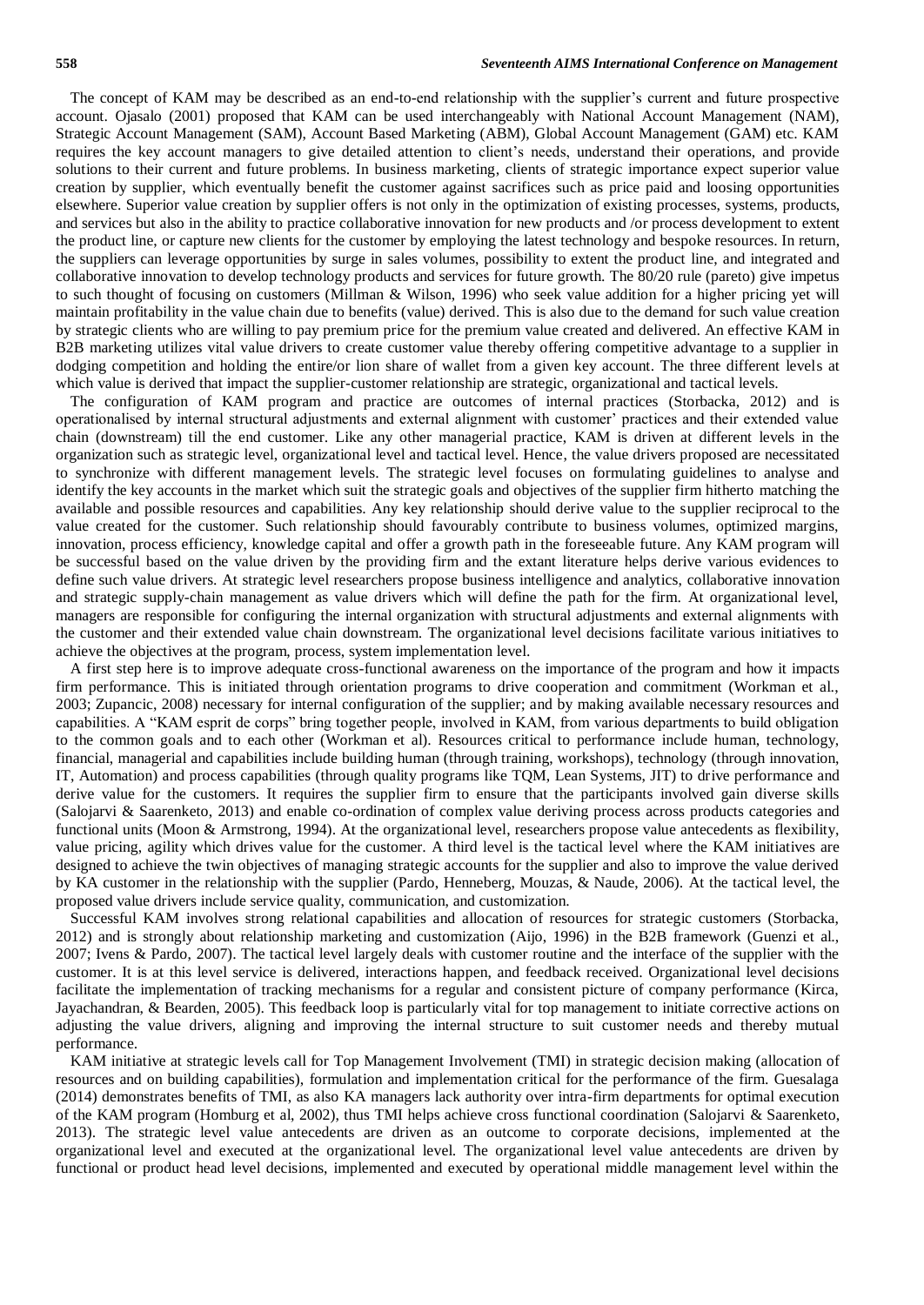organizational structure. The tactical level value antecedents are proposed, developed and implemented by organizational level handled by middle level operational managers and executed by the customer interface in sales, service delivery and customer relations.

## **2. Literature Review**

This paper is based on conceptual study on extant literature and prior studies in the area of value creation in B2B marketing in managing strategic relationships. The exploration of information from various other research works are used to build and propose theory around the construct value in business marketing. The study explores and puts forth the sources of value creation for customers in the supplier-customer relationship in B2B key account approach. The value creation mentioned here is from the customer point of view but on the flip side the value creation is complete as a two-way reciprocal process of creation of value for the supplier as well. Supplier derives value by accessing profitable business opportunity, access to new markets and products, co-creating innovations, business intelligence, knowledge creation, advanced capabilities, new resources, brand equity, and large and strategic customers.

Literature review used semi-systematic approach (Snyder, 2019) and also qualitative and quantitative research by content analysis. Researchers have suggested qualitative methods for exploring unknown phenomena or to gain novel understanding of existing phenomena (Stern, 1980). Qualitative aspects are used to obtain intricate details of specific phenomena (Strauss & Corbin, 1998). The empirical study by Smith & Colgate 2007) prompted five key sources of customer value captured in the proposed framework such as Information, Products, Interactions (with employees and system), environment (purchase and consumption), ownership/possession transfer (Smith & Colgate, 2007). Broadly author's framework may be classified into supplier know-how and business intelligence, product quality and attributes, and service quality. Menon, Homburg & Beutin (2005) proposed that perceived customer value is influenced by perceived benefits, add-on benefits (directly) and purchase price, and operations costs (inversely) in B2B relationships. The other value drivers such as product quality and trust impact customer's perceived core benefits. Greater the joint working, flexibility and commitment greater will be the perceived addon benefits.

Market exchanges take place in order to gain value by the stakeholders and hence value is the core of any marketing bustle (Hoolbrook, 1994). Anderson, Jain and Chintagunta (1993) define relationship value construct in business marketing as perceived worth in terms of economic, technical, service and social benefits gained by the customer in the exchange process in comparison to alternate supplier offerings. Moller and Torronen (2003) conceptualized value in Supplier customer relationships along three dimensions namely, supplier's efficiency (use of resources), effectiveness (invent solutions) and network function (value creation beyond supplier customer dyad).

Customers seek idiosyncratic dyads profitable, effective, efficient, innovative, agile, flexible and optimized to achieve their ultimate business objectives and goals. Suppliers offer and manage such expectation drawing a *Value Curve* suitable to the Buyer by trading of various source parameters to value creation. Customer-perceived value is defined as a tradeoff between benefits and sacrifices in the business relationship in business marketing (Zeithaml, 1988). The creation of customer value has long been recognized as a key concept in marketing (Woodruff 1997) and it is the fundamental objective of all marketing activity (Holbrook 1994). Value creation has been the purpose of organizations (Slater 1997), a key to success is differential positioning (Cooper 2011), and an antecedent to customer satisfaction and loyalty (Woodall 2003).

What is critical in customer value research is to design frameworks and typologies to shape sound understanding of the concept of value creation. There has been attempts to understand the intricacies of value creation (Holbrook 2005; Ulaga 2003; Woodall 2003) but lacked consistency in approaches. The strategy literature, however, recognizes the importance of value creation and its activities, such as value chains (Porter 1985). The emerging paradigm of customer value and theory of firm (e.g., Hunt 1999; Hunt and Morgan 1997; Slater 1997) puts forth the idea that firms exist to create value for others, where buyers cannot attempt the objective themselves. From this, the objective is to achieve personal, organizational, social objectives by creating superior value in the exchange scenario in marketing (Smith & Colgate, 2007). Walter, Muller, Helfert and Ritter (2003) based on empirical study suggest four main dimensions of value creation in buyer-seller relationship namely cost function, quality function, volume function and safeguard function and four additional indirect functions such as market function, scout function, innovation development function and social support function.

Most of the research on customer value focuses on the transactional aspect such as the product attributes neglecting relational dimensions of customer perceived value (Dwyer & Tanner 2002; Parasuraman & Grewal 2000). Payne and Holt (1999) stated that customer value should be measured from the viewpoint of relationship marketing, pronounced as *relationship value*. The framework of relationship value has two main elements: the central value process and the stakeholder interaction process. The central value process involves value determination, value creation, value delivery and value assessment. The model also illustrates how the value process has linkages with specific stakeholders such as customers, employees and external stakeholders (Payne & Holt, 2001). The process-oriented framework by Sharma, Krishnan & Grewal (2001) suggested that businesses, by careful resource allocation to business, create value through their technology delivery, product delivery and customer delivery process. Here, appropriate value-based strategies are aimed at specific customers. Value perceived may be a result of value creation, value communication and ultimately value delivery; however these are steps in the value process and the objective here is to propose the drivers of value creation by suppliers in a supplier-customer relationship in business marketing.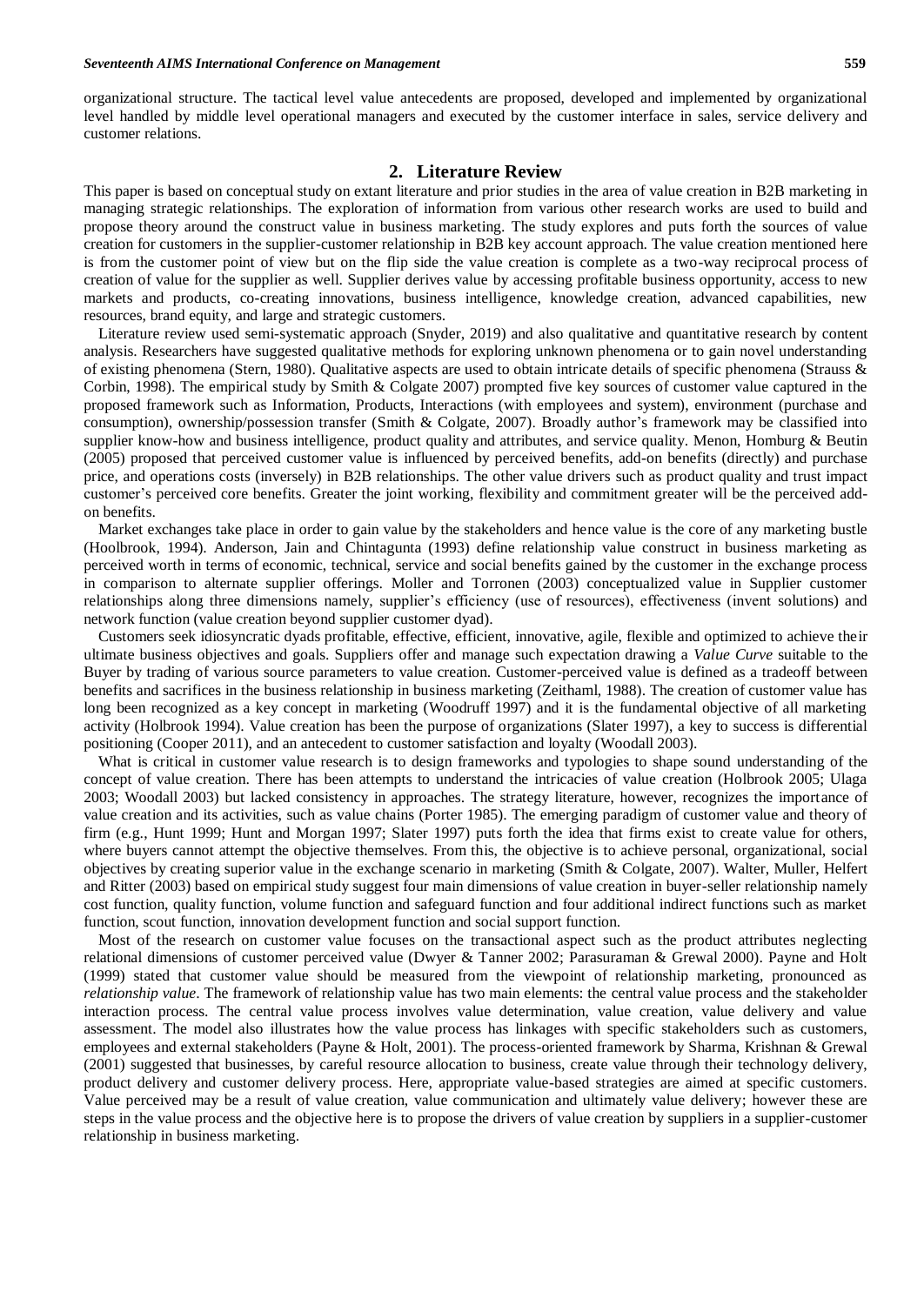## **3. Research Methodology**

This study originated with the understanding from extant literature that general account management approaches with special treatment to important customers lacks effective creation, management and development of strategic accounts. Practitioners started developing the concept from the 1960s as KAM for managing key and strategic accounts. KAM requires a separate infrastructure, internal systems and networks for increased profitability and growth from such premium customers. The current study is a conceptual study based on extant literature on KAM, evolution of KAM, designing and implementation of KAM as proposed by various researchers. The focus of this study was to derive insights into how various antecedents of value will drive value in the KAM system which affect the ultimate outcome of KAM performance through its impact on competitive advantage. The study has utilized the inputs and knowledge from KAM as well as value creation in business marketing. Hence a blend of various concepts such as key account approach in B2B marketing and the performance impact due to various value antecedents derived from various management levels namely, strategic, organization and tactical levels. The impetus for the study originally comes from researchers' own experience in handling key and strategic clients and from other researchers' prior work on key accounts vs general account management, relationship marketing, value-drivers in B2B marketing.

## **4. Results**

The study was conducted to propose a theory on value creation in business marketing for suppliers/manufacturers who adopted key account management approach to relationship marketing for managing and building customer base. Such an approach is targeted at key and strategic clients, partnering with them will satisfy the strategic goals and objectives of profitability and growth. An effective implementation of the KAM system will help supplier to focus on value creation which will attract customers who are seeking value in offer delivery which is an impetus for them to attract and retain large and strategic clients. In such a scenario, the downstream customers in the value chain are value seeking, willing to pay premium price for them to offer superior products and service to their end customers.

The conceptual study seeks to propose antecedents of value creation as critical to the KAM performance in B2B marketing dealing with key and strategic clients. The study identifies three different levels at which value is derived that impact the supplier-customer relationship which include strategic, organizational and tactical levels. At the strategic level, researchers propose business intelligence and analytics, collaborative innovation and strategic supply-chain management as value-drivers which will define the path for the firm. At the organizational level, researchers propose value antecedents as flexibility, value pricing, agility which drives value for the customer. At the tactical level, the proposed value-drivers include service quality, communication, customization.

## **5. Discussion and Implications**

## **5.1 Theoretical Implications**

The extant literature suggests studies on KAM actors, relationships and resources. Scholars have studied different elements of KAM such as actors, resources, or relationships. There is inadequate or incomplete literature on deriving competitive advantage under the key account approach. The supplier capability perspective help to develop a theoretical perspective on sales performance implications due to KAM which is strengthened by the impact of drivers to deriving value in such context (Ivens et al 2018). Supplier capability is in congruence to extant literature and research studies undertaken on the impact on sales performance of key or strategic account managed under the KAM system. The purpose of this study on KAM is intended to develop a conceptual model linking drivers of value, the value itself to competitive advantage and supplier acceptance mediating the outcome of sales performance. There are various relevant and established theories applicable to the B2B KAM, which are critical to KAM performance. The Resource Advantage Theory (RAT) implies the importance of resource availability and allocation in KAM. RAT implies, that the value of resources to the firm is its potential to yield competitive differentiation and customer value delivery that enhances performance (Hunt & Lambe, 2000). The Capability View Theory (CVT) drives innovation and efficiency utilizing the resources such as human, technology, financial, infrastructure, patents, brand-equity. Social Exchange Theory (SET) highlights that relationship marketing and the benefits thereby is at peak when parties involved derive value (exceeding) from the relationship in comparison to their expectations. Service Dominant Logic (S-D Logic) is applicable at service delivery and the widely proposed view of service being cocreated between supplier and customer in business marketing.

#### **5.2 Managerial Implications**

Key Account Management is an approach used by industrial suppliers in different industries to handle their key and strategic accounts who are vital for the current and prospects of the firm. The concept of KAM has evolved over last 60 years in business marketing. KAM draws its strength from the value creation suppliers can derive from their relationships with their customers. The drivers to value creation had undergone drastic change over the emergence of business marketing. From a managerial view point our study highlights the importance of key account approach in managing business customers.

First, the study highlights the importance of value creation in business marketing. Many previous studies have highlighted the importance of value creation by suppliers which form the pillar of relationship strength and sales performance with given customers. Value creation is recognised as the antecedent to satisfaction of business customers, competitive advantage and an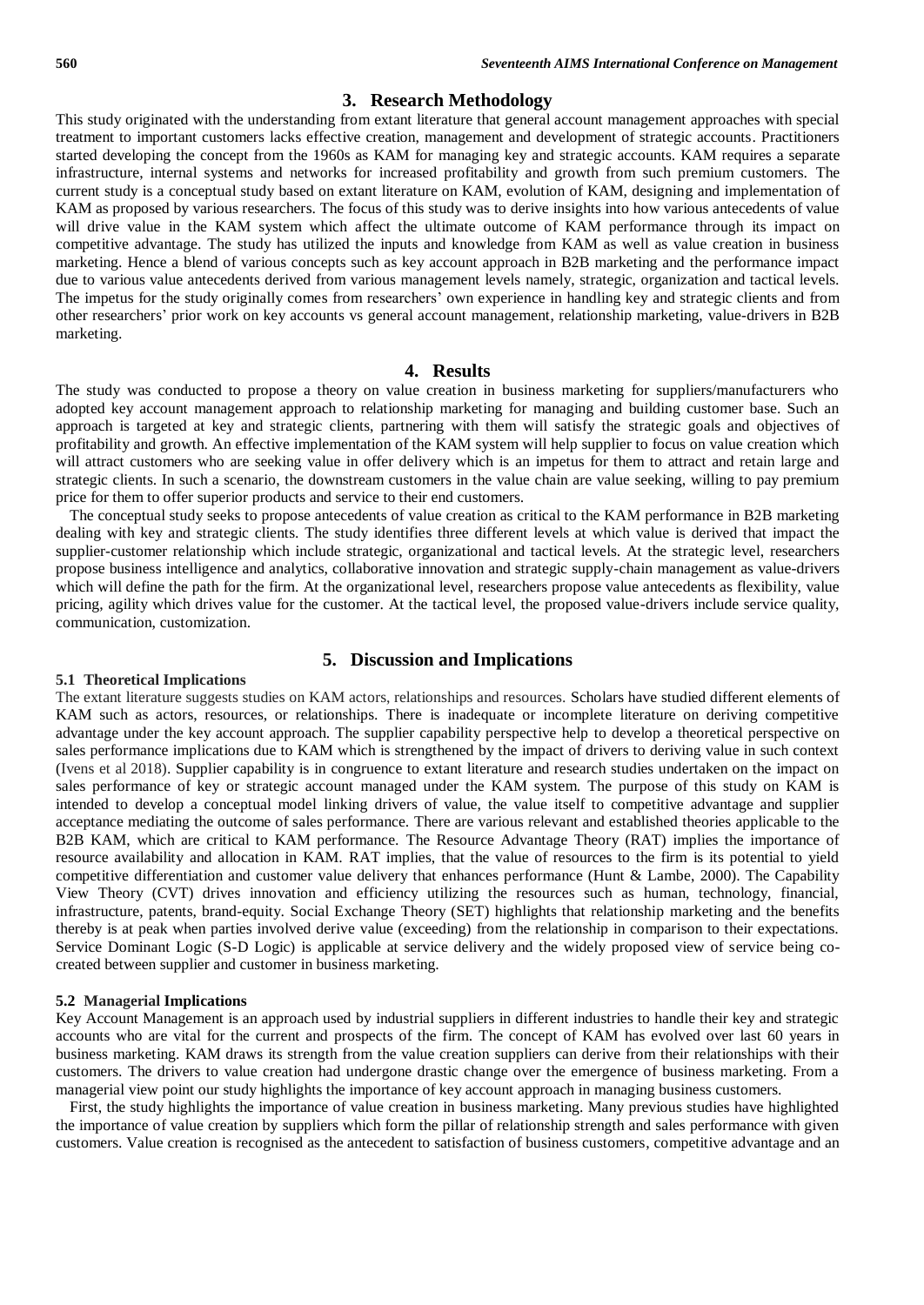impetus to key account performance. Value creation and differentiation offers further opportunity to supplier marketing teams to maintain existing and develop new business relationships.

Secondly, the study offers insights into the critical and vital value drivers as antecedents to effective value creation almost always exceeding the expectations of the customers. Various studies had been conducted and extant literature shares evidence of development of value drivers over a period. Most of the extant literature either lack a conclusive approach to the causes of value or they studied only some of those antecedents and their impact to value creation. Many studies had been conducted without key account approach in mind and hence such value drivers derived lack strength in considering them while handling key and strategic customers in business marketing under the key account approach. Value drivers undergo change over a period which appeal to the customer and hence any proposed theory should consider the contemporary approach. Our current study is an integration of three conditions such as (i) supplier-customer dyadic relationship in B2B marketing (ii) context of key account management approach (iii) dealing with key and strategic customers critical to firm prospects. Value creation is considered as vital, complex, precedent to offering differentiation, optimization and effectiveness to customer's needs. More importantly we propose value is derived by antecedents at three different levels vis strategic, organizational and tactical level in firms.

## **6. References**

- 1. Aijo, T. S. (1996). The theoretical and philosophical underpinnings of relationship marketing: Environmental factors behind the changing marketing paradigm. *European journal of Marketing*, *30*(2), 8-18.
- 2. Anderson, J. C., Jain, D., & Chintagunta, P. K. (1993). Understanding customer value in business markets: Methods of customer value assessment. *Journal of Business-to-Business Marketing*, *1*(1), 3-30.
- 3. Cooper, R. G. (2011). *Winning at new products: Creating value through innovation*. Basic Books.
- 4. Dwyer, F. R., & Tanner, J. F. (2002). *Business marketing: Connecting strategy, relationships, and learning*. New York: McGraw-Hill.
- 5. Guenzi, P., Pardo, C., & Georges, L. (2007). Relational selling strategy and key account managers' relational behaviors: An exploratory study. *Industrial Marketing Management*, *36*(1), 121-133.
- 6. Guesalaga, R. (2014). Top management involvement with key accounts: The concept, its dimensions, and strategic outcomes. *Industrial Marketing Management*, *43*(7), 1146-1156.
- 7. Holbrook, M. B. (1994). The nature of customer value: an axiology of services in the consumption experience. *Service quality: New directions in theory and practice*, *21*(1), 21-71.
- 8. Holbrook, M. B. (2005). Customer value and auto ethnography: subjective personal introspection and the meanings of a photograph collection. *Journal of business research*, *58*(1), 45-61.
- 9. Homburg, C., Workman Jr, J. P., & Jensen, O. (2002). A configurational perspective on key account management. *Journal of marketing*, *66*(2), 38-60.
- 10. Hunt, S. D. (1999). *A general theory of competition: Resources, competences, productivity, economic growth*. Sage Publications.
- 11. Hunt, S. D., &Lambe, C. J. (2000). Marketing's contribution to business strategy: market orientation, relationship marketing and resource‐ advantage theory. *International Journal of Management Reviews*, *2*(1), 17-43.
- 12. Hunt, S. D., & Morgan, R. M. (1997). Resource-advantage theory: a snake swallowing its tail or a general theory of competition?. *Journal of Marketing*, *61*(4), 74-82.
- 13. Ivens, B. S., & Pardo, C. (2007). Are key account relationships different? Empirical results on supplier strategies and customer reactions. *Industrial Marketing Management*, *36*(4), 470-482.
- 14. Kirca, A. H., Jayachandran, S., & Bearden, W. O. (2005). Market orientation: A meta-analytic review and assessment of its antecedents and impact on performance. *Journal of marketing*, *69*(2), 24-41.
- 15. Menon, A., Homburg, C., & Beutin, N. (2005). Understanding customer value in business-to-business relationships. *Journal of Business-to-Business marketing*, *12*(2), 1-38.
- 16. Millman, T., & Wilson, K. (1996). Developing key account management competences. *Journal of Marketing Practice: Applied Marketing Science*, *2*(2), 7-22.
- 17. Möller, K. K., &Törrönen, P. (2003). Business suppliers' value creation potential: A capability-based analysis. *Industrial marketing management*, *32*(2), 109-118.
- 18. Moon, M. A., & Armstrong, G. M. (1994). Selling teams: A conceptual framework and research agenda. *Journal of Personal Selling & Sales Management*, *14*(1), 17-30.
- 19. Ojasalo, J. (2001). Key account management at company and individual levels in business-to-business relationships. *Journal of Business & Industrial Marketing*, *16*(3), 199-220.
- 20. Parasuraman, A., & Grewal, D. (2000). The impact of technology on the quality-value-loyalty chain: a research agenda. *Journal of the academy of marketing science*, *28*(1), 168-174.
- 21. Pardo, C., Henneberg, S. C., Mouzas, S., & Naudè, P. (2006). Unpicking the meaning of value in key account management. *European Journal of Marketing*, *40*(11/12), 1360-1374.
- 22. Payne, A., & Holt, S. (1999). A review of the 'value' literature and implications for relationship marketing. *Australasian Marketing Journal (AMJ)*, *7*(1), 41-51.
- 23. Payne, A., & Holt, S. (2001). Diagnosing customer value: integrating the value process and relationship marketing. *British Journal of management*, *12*(2), 159-182.